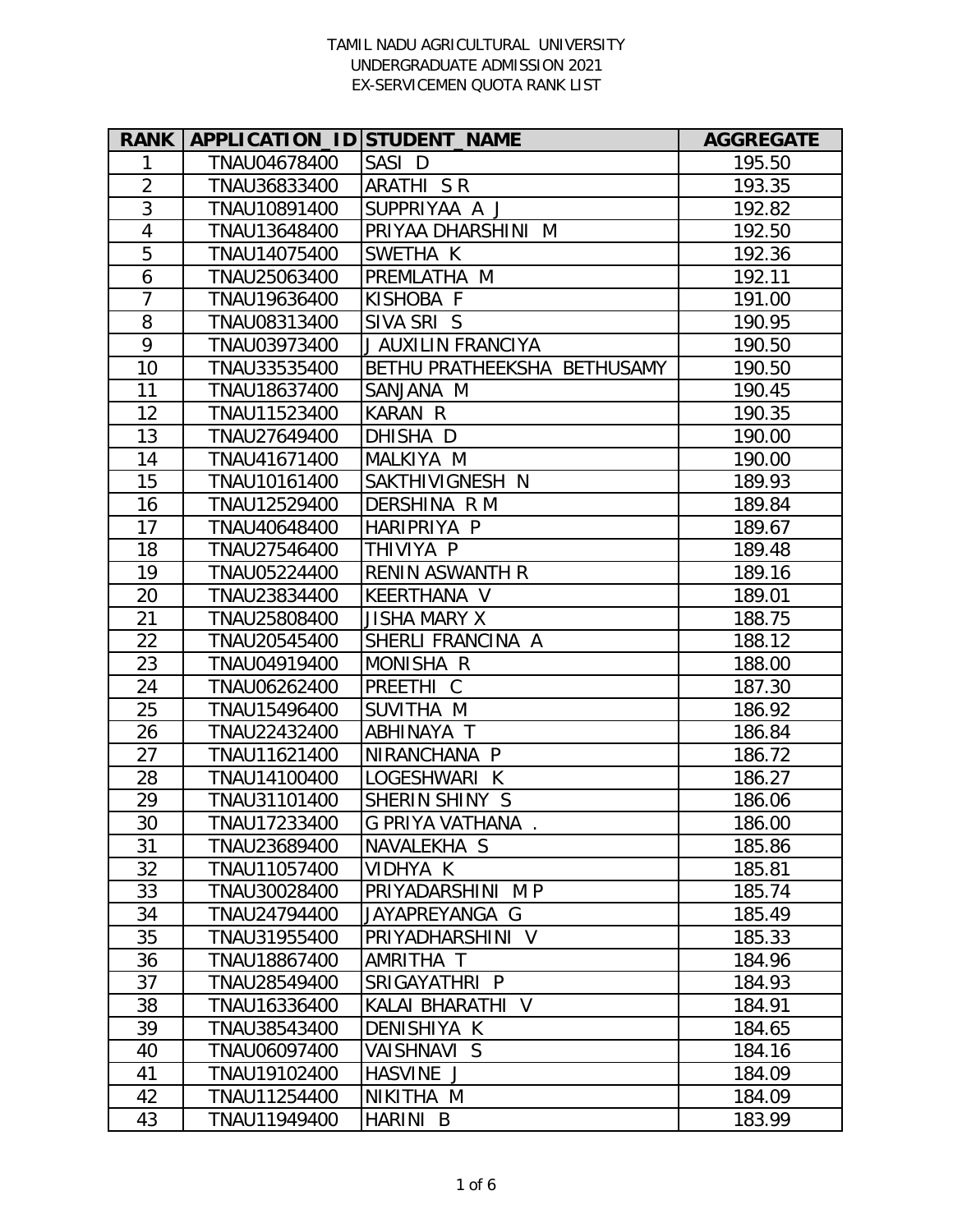| <b>RANK</b> | APPLICATION_ID STUDENT_NAME |                           | <b>AGGREGATE</b> |
|-------------|-----------------------------|---------------------------|------------------|
| 44          | TNAU28120400                | SHAVITHA SRI V            | 183.93           |
| 45          | TNAU05604400                | DEEPA R                   | 183.82           |
| 46          | TNAU18790400                | SURYA U                   | 183.36           |
| 47          | TNAU15068400                | <b>GOWTHAM M</b>          | 183.33           |
| 48          | TNAU11553400                | HARIHARAN K               | 183.30           |
| 49          | TNAU28289400                | FRANISHA MERLIN F.V       | 183.29           |
| 50          | TNAU06642400                | SANJANA V                 | 183.09           |
| 51          | TNAU19803400                | <b>BERLIN PRINCE G</b>    | 182.95           |
| 52          | TNAU27270400                | JYOTHIKA S S              | 182.92           |
| 53          | TNAU31227400                | KAVYA S                   | 182.61           |
| 54          | TNAU04803400                | YUVAN KRISHNA T           | 182.35           |
| 55          | TNAU04805400                | A.GNANA LISI GNANA LISI A | 182.23           |
| 56          | TNAU21727400                | DHARANYA P                | 182.20           |
| 57          | TNAU28889400                | ABHINAYA P                | 182.16           |
| 58          | TNAU33533400                | <b>VINITH K</b>           | 182.00           |
| 59          | TNAU22764400                | STEPHEN ANESH             | 182.00           |
| 60          | TNAU41100400                | HARINI V                  | 181.88           |
| 61          | TNAU31796400                | JALAJA DONY A             | 181.70           |
| 62          | TNAU16003400                | REVATHI K                 | 181.29           |
| 63          | TNAU11388400                | DANYA S                   | 181.07           |
| 64          | TNAU07573400                | KAVITHA P                 | 181.04           |
| 65          | TNAU14924400                | DEEPIKA K                 | 181.00           |
| 66          | TNAU03310400                | SANDHYA S                 | 180.76           |
| 67          | TNAU32700400                | KALPANA CHAWLA J          | 180.59           |
| 68          | TNAU03500400                | ANTO JEYA PRIYA P         | 180.32           |
| 69          | TNAU27402400                | SHARUDHARSHANAA J         | 180.00           |
| 70          | TNAU19895400                | HARINI M                  | 179.97           |
| 71          | TNAU20676400                | SABITHA SRI M             | 179.68           |
| 72          | TNAU34587400                | SHIVANI N                 | 179.52           |
| 73          | TNAU41763400                | LINGESH P                 | 179.50           |
| 74          | TNAU23688400                | KAVIYA S                  | 179.35           |
| 75          | TNAU41462400                | SHIVANI TM                | 179.23           |
| 76          | TNAU52783400                | PRIYANKA R                | 179.06           |
| 77          | TNAU41049400                | ABINAYA R                 | 179.00           |
| 78          | TNAU32647400                | KIRTHIGA JS               | 179.00           |
| 79          | TNAU23022400                | JEEVITHA V                | 179.00           |
| 80          | TNAU12424400                | HARRISH RAJ S             | 178.85           |
| 81          | TNAU07889400                | JEEVA PB                  | 178.74           |
| 82          | TNAU32900400                | ASAPH P                   | 178.68           |
| 83          | TNAU00195400                | PRIYADHARSHINI M          | 178.65           |
| 84          | TNAU06754400                | MUKILAN K                 | 178.46           |
| 85          | TNAU25645400                | KAUSALYA S                | 178.24           |
| 86          | TNAU14504400                | VARSHA N                  | 178.00           |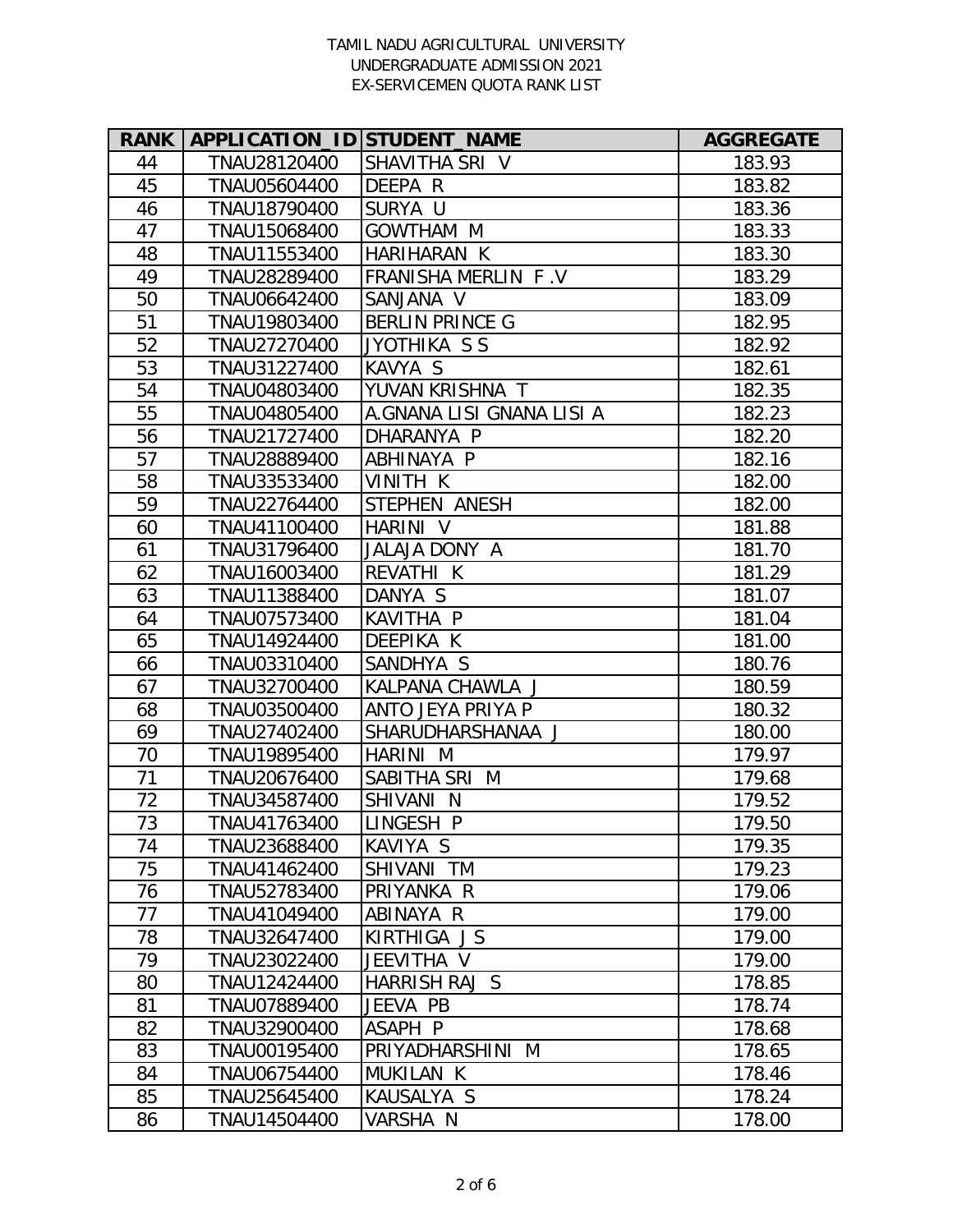| <b>RANK</b> | APPLICATION_ID STUDENT_NAME |                               | <b>AGGREGATE</b> |
|-------------|-----------------------------|-------------------------------|------------------|
| 87          | TNAU39860400                | SUBEIR S                      | 178.00           |
| 88          | TNAU02775400                | SANDHIYA M                    | 177.95           |
| 89          | TNAU36988400                | REXCY BLESSLIN M              | 177.91           |
| 90          | TNAU21759400                | KALIRAJ S                     | 177.89           |
| 91          | TNAU01951400                | <b>HARISH KUMAR M</b>         | 177.81           |
| 92          | TNAU47636400                | KAVIYA T                      | 177.68           |
| 93          | TNAU32478400                | DINESH R                      | 177.41           |
| 94          | TNAU39579400                | BABY S                        | 177.31           |
| 95          | TNAU37561400                | SOWMIYA R                     | 177.24           |
| 96          | TNAU35015400                | SNEHA R                       | 177.16           |
| 97          | TNAU04098400                | ARNOLD PATRICK J              | 177.11           |
| 98          | TNAU07010400                | DURAI MURUGAN T               | 177.00           |
| 99          | TNAU23454400                | PERIYANAYAKI MARY L           | 176.84           |
| 100         | TNAU22845400                | <b>RAGAVI SHERIN P</b>        | 176.54           |
| 101         | TNAU10754400                | VISHNU VARDHAN G              | 176.50           |
| 102         | TNAU16910400                | ANANDHA MURUGAN.P             | 176.49           |
| 103         | TNAU00330400                | AJAY S                        | 176.24           |
| 104         | TNAU35134400                | SUREKA S                      | 176.16           |
| 105         | TNAU25687400                | ANUSUYA DEVI M                | 176.15           |
| 106         | TNAU17869400                | SUJITHA M                     | 176.04           |
| 107         | TNAU35364400                | KOHILA S                      | 176.00           |
| 108         | TNAU17556400                | SRI HARI S                    | 175.96           |
| 109         | TNAU10481400                | REGINA D                      | 175.79           |
| 110         | TNAU14180400                | VISHAL D                      | 175.52           |
| 111         | TNAU16859400                | ANGEL SJ                      | 175.52           |
| 112         | TNAU33068400                | <b>GEETHANJALI S</b>          | 175.50           |
| 113         | TNAU12098400                | JESHIKA J M                   | 175.50           |
| 114         | TNAU07835400                | KEERTHANA SV                  | 175.46           |
| 115         | TNAU26132400                | SAANMUGA DARSHINI M           | 175.43           |
| 116         | TNAU08700400                | LOGENDRA S                    | 175.27           |
| 117         | TNAU10298400                | AMIRTHA VARSHINI R A          | 175.24           |
| 118         | TNAU44986400                | KARTHIKA A D                  | 175.22           |
| 119         | TNAU26716400                | BARATHRAJ R                   | 174.77           |
| 120         | TNAU00628400                | SRI PRIYA E                   | 174.50           |
| 121         | TNAU02724400                | YASVANTH KUMAR R              | 174.50           |
| 122         | TNAU19666400                | SHAKTI BALA R                 | 174.45           |
| 123         | TNAU03304400                | PREETHIKA P                   | 174.39           |
| 124         | TNAU17523400                | ROSEMITHA P                   | 174.20           |
| 125         | TNAU05948400                | SATHISH KUMAR P               | 174.10           |
| 126         | TNAU39360400                | SENDHIL KUMAR V               | 174.09           |
| 127         | TNAU02558400                | <b>JED CHRISTOPHER HUBERT</b> | 173.85           |
| 128         | TNAU13171400                | SURESH P                      | 173.70           |
| 129         | TNAU19293400                | KABILAN C                     | 173.60           |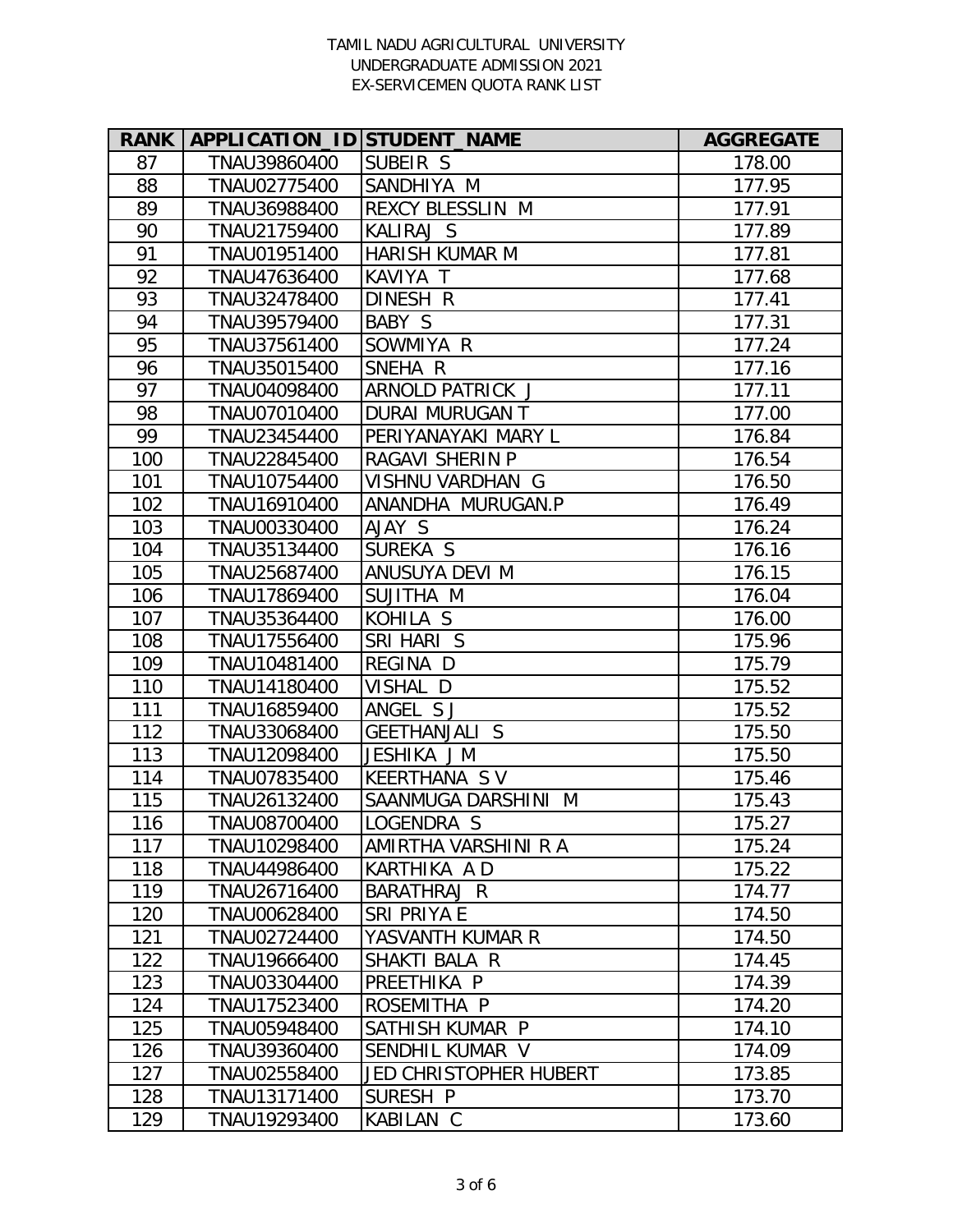| <b>RANK</b> | APPLICATION_ID STUDENT_NAME |                        | <b>AGGREGATE</b> |
|-------------|-----------------------------|------------------------|------------------|
| 130         | TNAU35968400                | LAKKITHA N             | 173.57           |
| 131         | TNAU27326400                | NARENDIRAN B           | 173.50           |
| 132         | TNAU02298400                | SUKHIRTHAN P           | 173.35           |
| 133         | TNAU31426400                | DEEBIGA R              | 173.29           |
| 134         | TNAU46897400                | HARSHAVARTHINI R       | 172.51           |
| 135         | TNAU36985400                | SEBASTIAN RAHUL A      | 172.39           |
| 136         | TNAU04226400                | <b>HEMALATHA S</b>     | 172.36           |
| 137         | TNAU42711400                | <b>GNANA SEKARAN S</b> | 172.29           |
| 138         | TNAU28758400                | <b>BALAJI R</b>        | 172.27           |
| 139         | TNAU31168400                | PARTHASARATHIE J       | 172.04           |
| 140         | TNAU30806400                | YUVASHREE K            | 172.00           |
| 141         | TNAU22669400                | THARSHINI K R          | 172.00           |
| 142         | TNAU15033400                | <b>GOKILA PRIYA N</b>  | 171.97           |
| 143         | TNAU25790400                | NITHESH M              | 171.89           |
| 144         | TNAU06425400                | ROHUL S                | 171.57           |
| 145         | TNAU11806400                | CHANDRASEKAR M         | 171.50           |
| 146         | TNAU34980400                | NISHALINI S            | 171.50           |
| 147         | TNAU15329400                | SARMILA R              | 171.30           |
| 148         | TNAU09140400                | BHAGYA J               | 171.21           |
| 149         | TNAU23862400                | MALAVIKA R             | 171.21           |
| 150         | TNAU10583400                | <b>VINOTHINI S</b>     | 171.05           |
| 151         | TNAU07802400                | MURALIDHARAN R         | 170.67           |
| 152         | TNAU26101400                | PRADEPA T              | 170.64           |
| 153         | TNAU01150400                | MOHANA M               | 170.55           |
| 154         | TNAU24297400                | SWETHA V               | 169.99           |
| 155         | TNAU04348400                | AKALYA P               | 169.84           |
| 156         | TNAU13605400                | JENOBA K               | 169.79           |
| 157         | TNAU22466400                | RUBALA DEVI M          | 169.64           |
| 158         | TNAU21333400                | KANISHKA E             | 169.50           |
| 159         | TNAU00243400                | RIYA A                 | 169.18           |
| 160         | TNAU17377400                | ARUN PJ                | 168.82           |
| 161         | TNAU00395400                | MARIA RUFINA T         | 168.82           |
| 162         | TNAU43119400                | ARATHY B A             | 168.70           |
| 163         | TNAU02660400                | VENKAT PRABU M         | 168.50           |
| 164         | TNAU23492400                | SUBASHINI S            | 168.41           |
| 165         | TNAU12009400                | JANANI N               | 168.18           |
| 166         | TNAU08887400                | SAMINATH P             | 168.18           |
| 167         | TNAU38455400                | ABITHA R               | 168.16           |
| 168         | TNAU50392400                | M.RAKSHANA             | 168.09           |
| 169         | TNAU05603400                | <b>GANESAN P</b>       | 167.33           |
| 170         | TNAU26549400                | JEEVA M                | 167.09           |
| 171         | TNAU31742400                | <b>GOWRI MOHAN</b>     | 167.04           |
| 172         | TNAU10227400                | RAJSUMAN R             | 166.69           |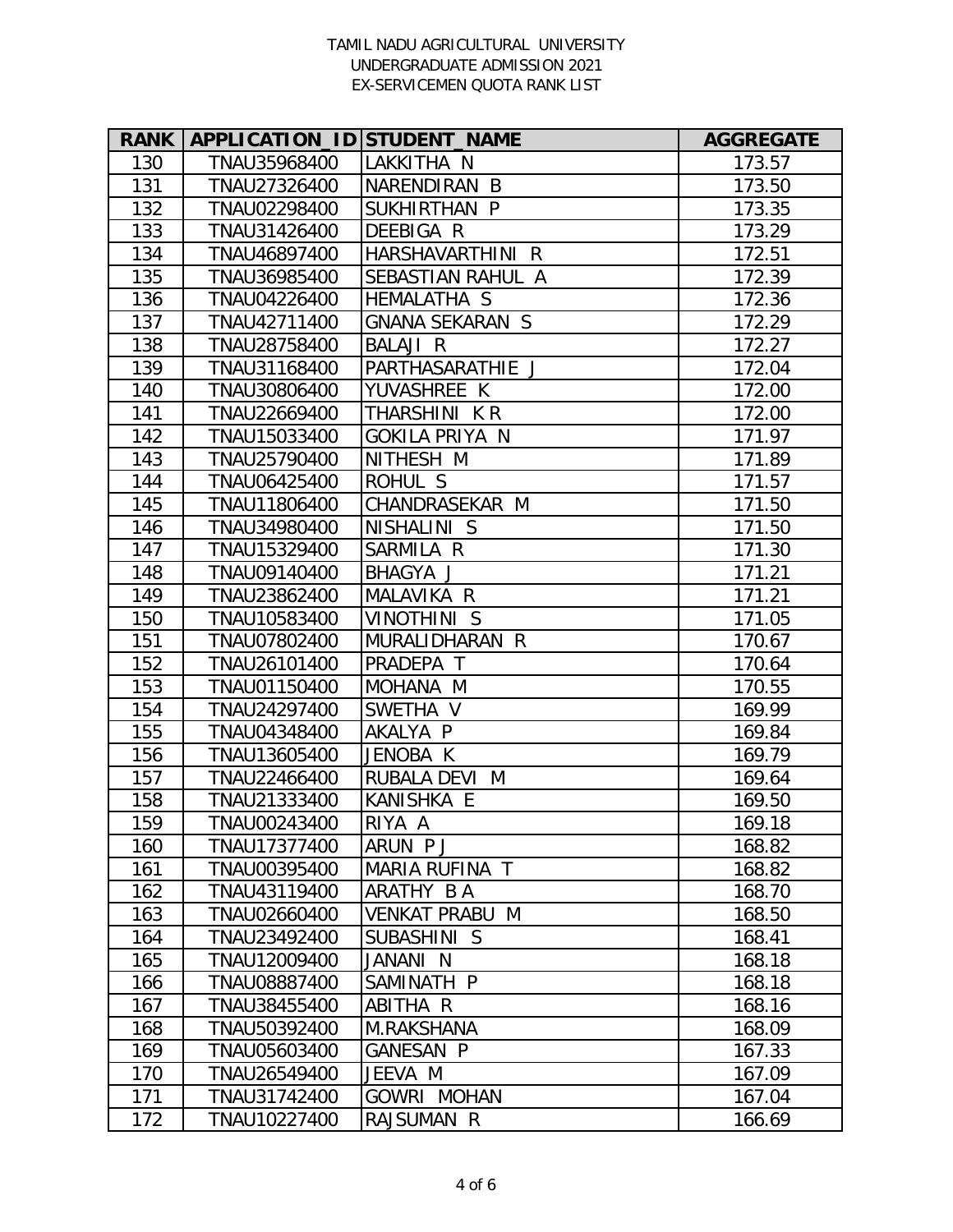| <b>RANK</b> | APPLICATION_ID STUDENT_NAME |                         | <b>AGGREGATE</b> |
|-------------|-----------------------------|-------------------------|------------------|
| 173         | TNAU05883400                | ATHEESWARAN S           | 166.61           |
| 174         | TNAU03562400                | AGALYADHARANI A         | 166.52           |
| 175         | TNAU28050400                | <b>GEMSEY A</b>         | 166.50           |
| 176         | TNAU30083400                | SARAVANA JAYANTHAN T    | 166.50           |
| 177         | TNAU13203400                | <b>ILAKKIYA S</b>       | 166.22           |
| 178         | TNAU24517400                | PREETHIYUSHA P          | 165.95           |
| 179         | TNAU40084400                | CHARULATHA P            | 165.93           |
| 180         | TNAU11240400                | NAVEEN A                | 165.81           |
| 181         | TNAU00913400                | RUPESH A                | 165.49           |
| 182         | TNAU20281400                | PRAVEEN S               | 165.11           |
| 183         | TNAU04585400                | CHRIST RAJ P            | 165.00           |
| 184         | TNAU42674400                | ABINESH JINO UP         | 165.00           |
| 185         | TNAU02828400                | HARISH KRISHNARAMANUJAM | 164.97           |
| 186         | TNAU42744400                | JANANI A                | 164.10           |
| 187         | TNAU32584400                | NEHA S                  | 163.35           |
| 188         | TNAU13587400                | AJAY RITHIK C           | 162.84           |
| 189         | TNAU25602400                | PAVITH KUMAR M          | 162.74           |
| 190         | TNAU14817400                | SAKTHIVEL R             | 162.50           |
| 191         | TNAU03402400                | NIVEDHAA R              | 161.99           |
| 192         | TNAU16091400                | PRISCILLA F             | 161.29           |
| 193         | TNAU20679400                | MOUNEGA K               | 160.78           |
| 194         | TNAU15909400                | MEGABHARATHI V          | 159.84           |
| 195         | TNAU01464400                | GOVARTHAN S             | 159.00           |
| 196         | TNAU21619400                | MISHMA M                | 159.00           |
| 197         | TNAU24210400                | VENNILAWAN K            | 158.41           |
| 198         | TNAU24654400                | SUBIN RAJA R            | 158.39           |
| 199         | TNAU09821400                | ILAVARASI D             | 157.74           |
| 200         | TNAU45103400                | KAVIYA R                | 157.00           |
| 201         | TNAU22965400                | RAMYA A.L               | 156.50           |
| 202         | TNAU08263400                | DEEPSHIKAH N            | 155.00           |
| 203         | TNAU29887400                | VISHNU DEVI R           | 155.00           |
| 204         | TNAU21376400                | VIDHYASRI V             | 154.75           |
| 205         | TNAU42939400                | LOUIN ABINESHAN A       | 154.36           |
| 206         | TNAU36670400                | SUBHASHREE S            | 153.72           |
| 207         | TNAU05929400                | AMIRTHARAJ R            | 153.58           |
| 208         | TNAU05291400                | INDRALAKSHMI N          | 153.00           |
| 209         | TNAU34574400                | HARITHA VARSHINE S      | 152.50           |
| 210         | TNAU26034400                | EZHIL ARASAN A          | 152.00           |
| 211         | TNAU01194400                | NISHA M NISHA NISHA     | 150.69           |
| 212         | TNAU03458400                | NITHYANANDHI S.A        | 150.34           |
| 213         | TNAU40857400                | SRILEKHA P              | 150.18           |
| 214         | TNAU00313400                | <b>MOHAN BABU G</b>     | 149.50           |
| 215         | TNAU26523400                | ABISHEK A               | 146.24           |